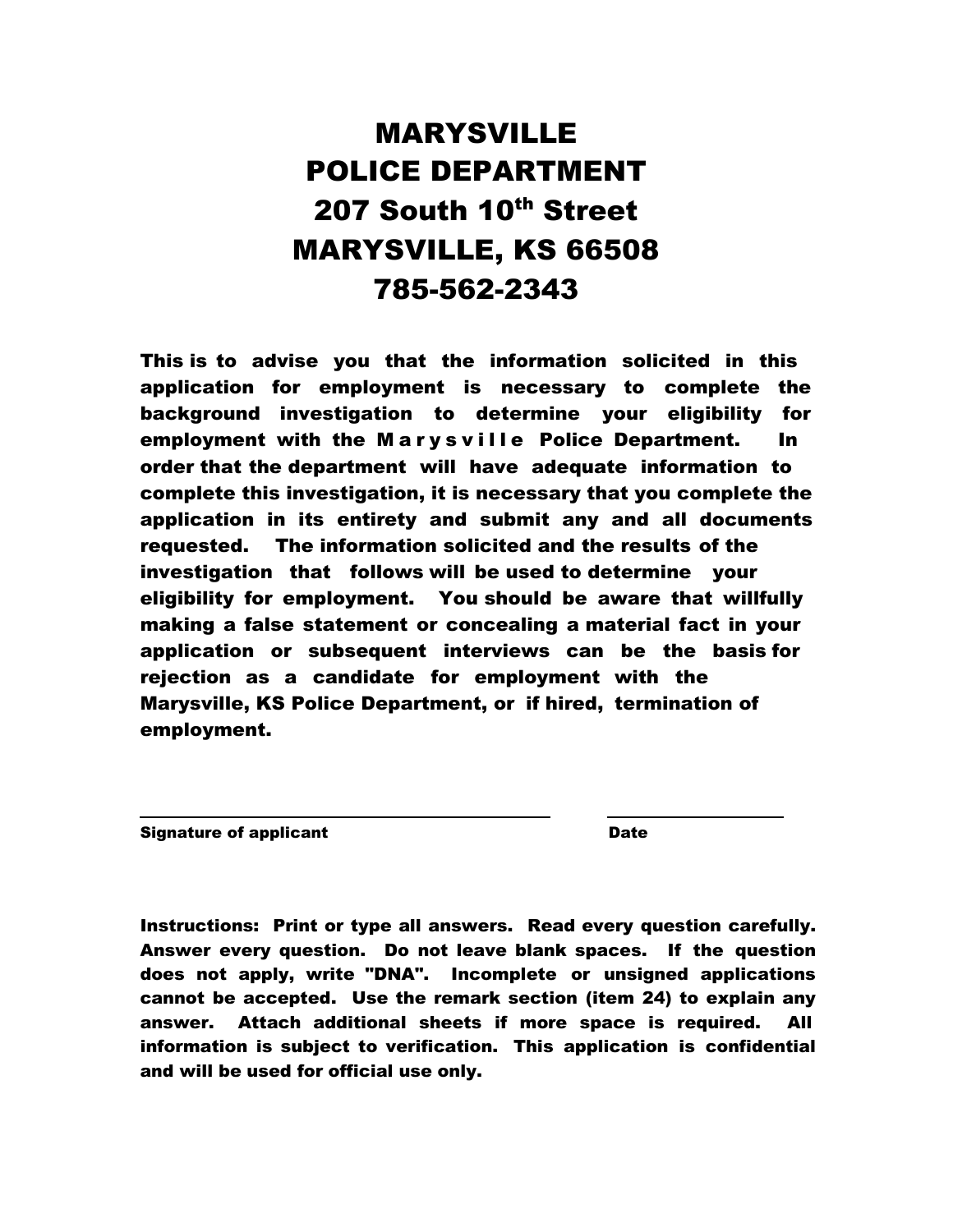## Marysville Police Department

#### **Equal Employment Opportunity Statement**

It is the policy of the City of Marysville, KS not to discriminate in its employment and personnel practices because of a person's age, sex, race, marital status, creed, color, national origin, religion, disability, citizenship, veteran status and ancestry unless based upon a bona fide occupational qualification.

## STATEMENT OF PERSONAL HISTORY

| <b>Job Title Applying For: \\cdot \\cdot \\cdot \\cdot \\cdot \\cdot \\cdot \\cdot \\cdot \\cdot \\cdot \\cdot \\cdot \\cdot \\cdot \\cdot \\cdot \\cdot \\cdot \\cdot \\cdot \\cdot \\cdot \\cdot \\cdot \\cdot \\cdot \\cdot \</b> |              | Date: ______________ |
|--------------------------------------------------------------------------------------------------------------------------------------------------------------------------------------------------------------------------------------|--------------|----------------------|
|                                                                                                                                                                                                                                      |              |                      |
| Last                                                                                                                                                                                                                                 | <b>First</b> | <b>Middle</b>        |
|                                                                                                                                                                                                                                      |              |                      |
|                                                                                                                                                                                                                                      |              |                      |
| <b>Address</b>                                                                                                                                                                                                                       |              | City State Zip       |
| Home Phone: ( ) Business Phone: ( )                                                                                                                                                                                                  |              |                      |
| For purposes of Kansas Law Enforcement Training Center certification,                                                                                                                                                                |              |                      |
| you must be a citizen of the United States.                                                                                                                                                                                          |              |                      |
| Are You a United States Citizen?: Yes No                                                                                                                                                                                             |              |                      |
| After reviewing the job description, list any disability or condition that,                                                                                                                                                          |              |                      |
| with or without reasonable accommodation, limits your ability to                                                                                                                                                                     |              |                      |
| perform essential functions of the position for which you are applying.                                                                                                                                                              |              |                      |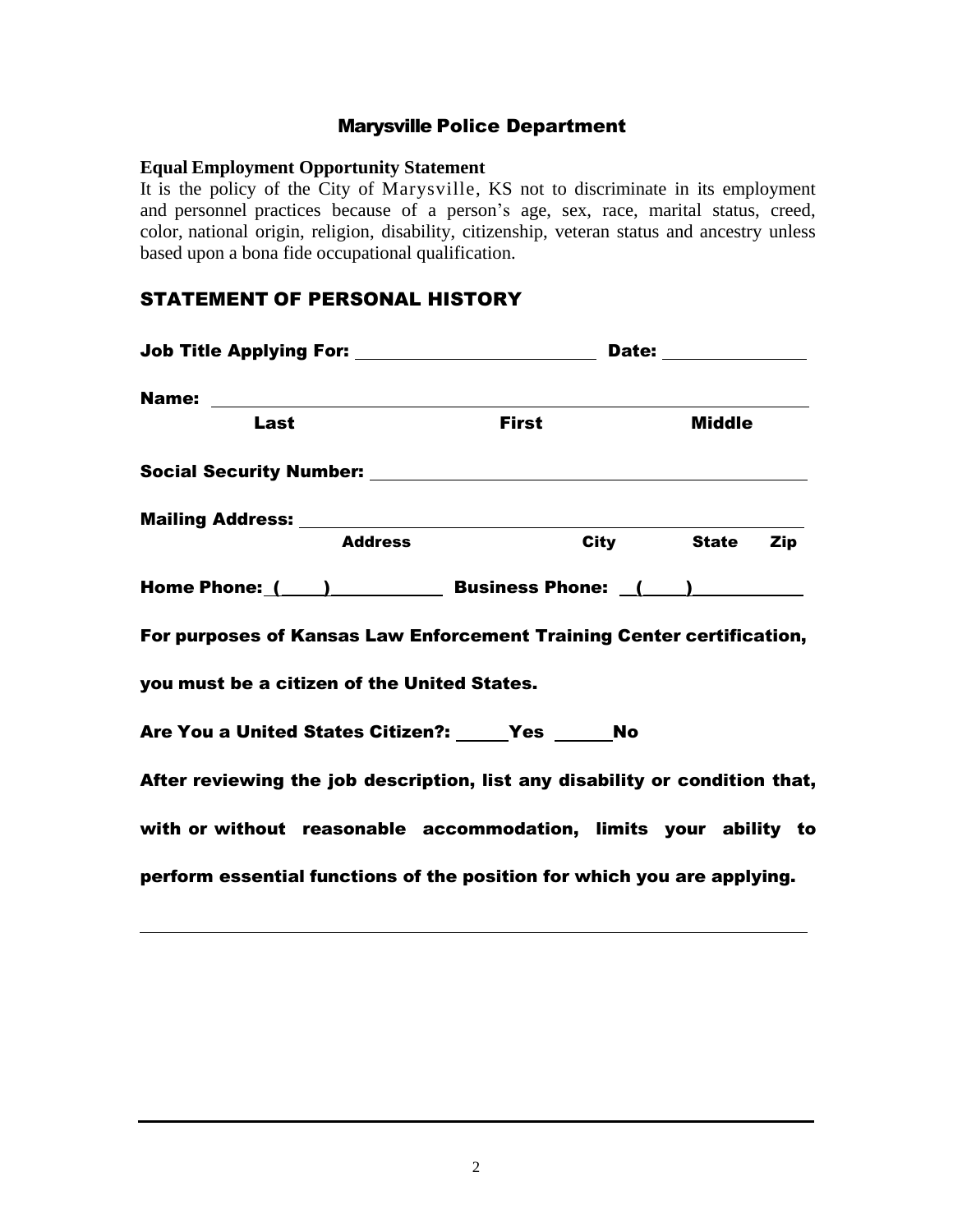# MILITARY RECORD

| Date Entered: ______________ Date Separated: _____________                       |  |  |  |
|----------------------------------------------------------------------------------|--|--|--|
| Honorable Discharge: ______Yes _______No                                         |  |  |  |
|                                                                                  |  |  |  |
| Were You Ever Subject to Disciplinary Action: Yes Mo                             |  |  |  |
| If "Yes" explain whether it was general, special, or summary                     |  |  |  |
| court martial, Captain's mast, Article 15 or other: ______________               |  |  |  |
| ,我们也不会有什么。""我们的人,我们也不会有什么?""我们的人,我们也不会有什么?""我们的人,我们也不会有什么?""我们的人,我们也不会有什么?""我们的人 |  |  |  |
|                                                                                  |  |  |  |
| Selective Service Number: ________________                                       |  |  |  |
| Selective Service Class: ____________________                                    |  |  |  |
| (Please Attach a copy of DD-214)                                                 |  |  |  |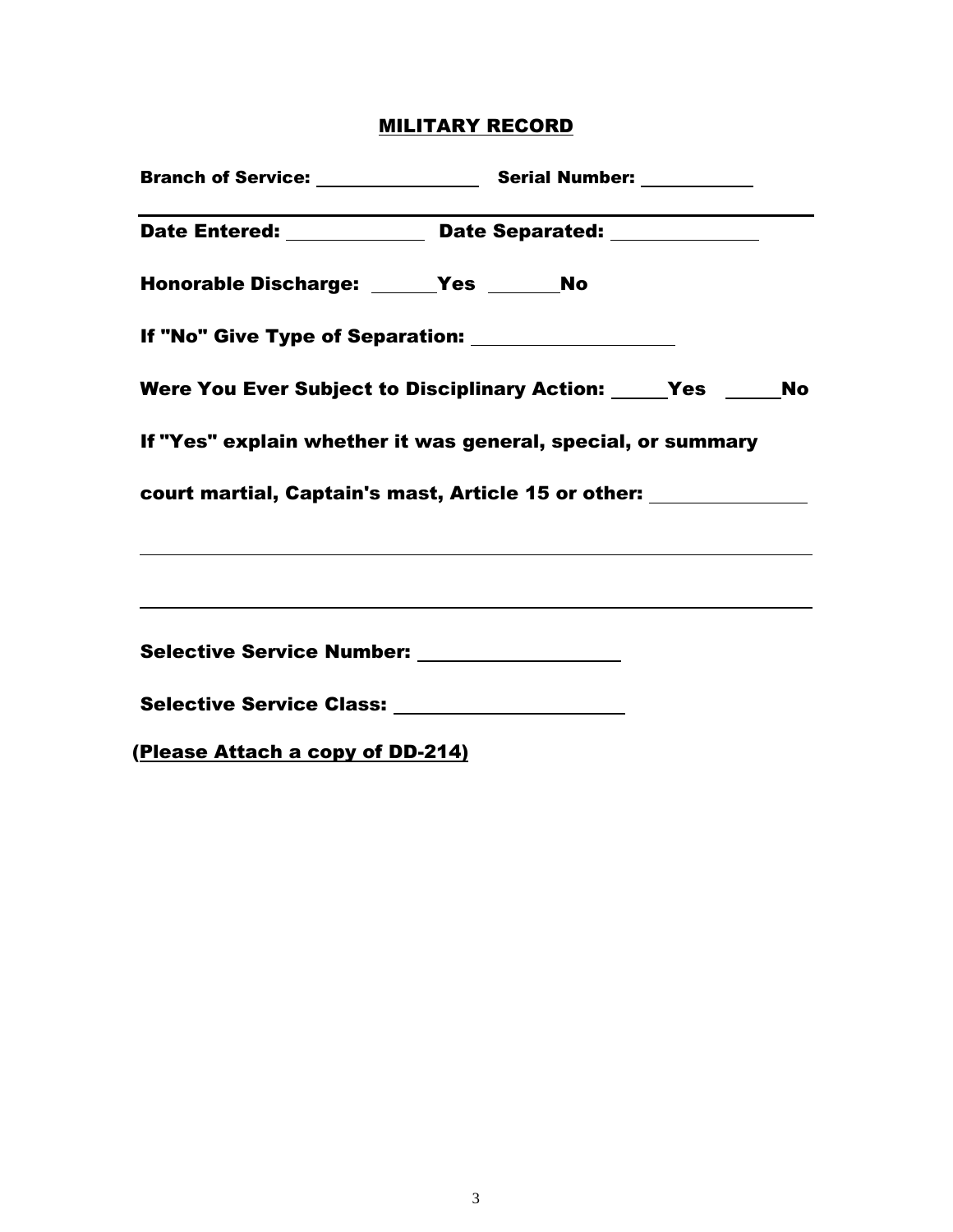# **EDUCATION**

|                                                                                       | <b>Name</b> |  |  |
|---------------------------------------------------------------------------------------|-------------|--|--|
|                                                                                       |             |  |  |
| <b>Address</b>                                                                        |             |  |  |
| Please List all Colleges, Technical/Vocational schools attended,                      |             |  |  |
| dates and degree attained:                                                            |             |  |  |
|                                                                                       |             |  |  |
| Dates Attended: From _______To _______Graduate: __Yes __No<br>Degree ________________ |             |  |  |
|                                                                                       |             |  |  |
| Dates Attended: From _______To _______Graduate: __Yes __No                            |             |  |  |
| Degree _________________                                                              |             |  |  |
|                                                                                       |             |  |  |
| Dates Attended: From _______To _______Graduate: __Yes __No                            |             |  |  |
| Degree ____________________                                                           |             |  |  |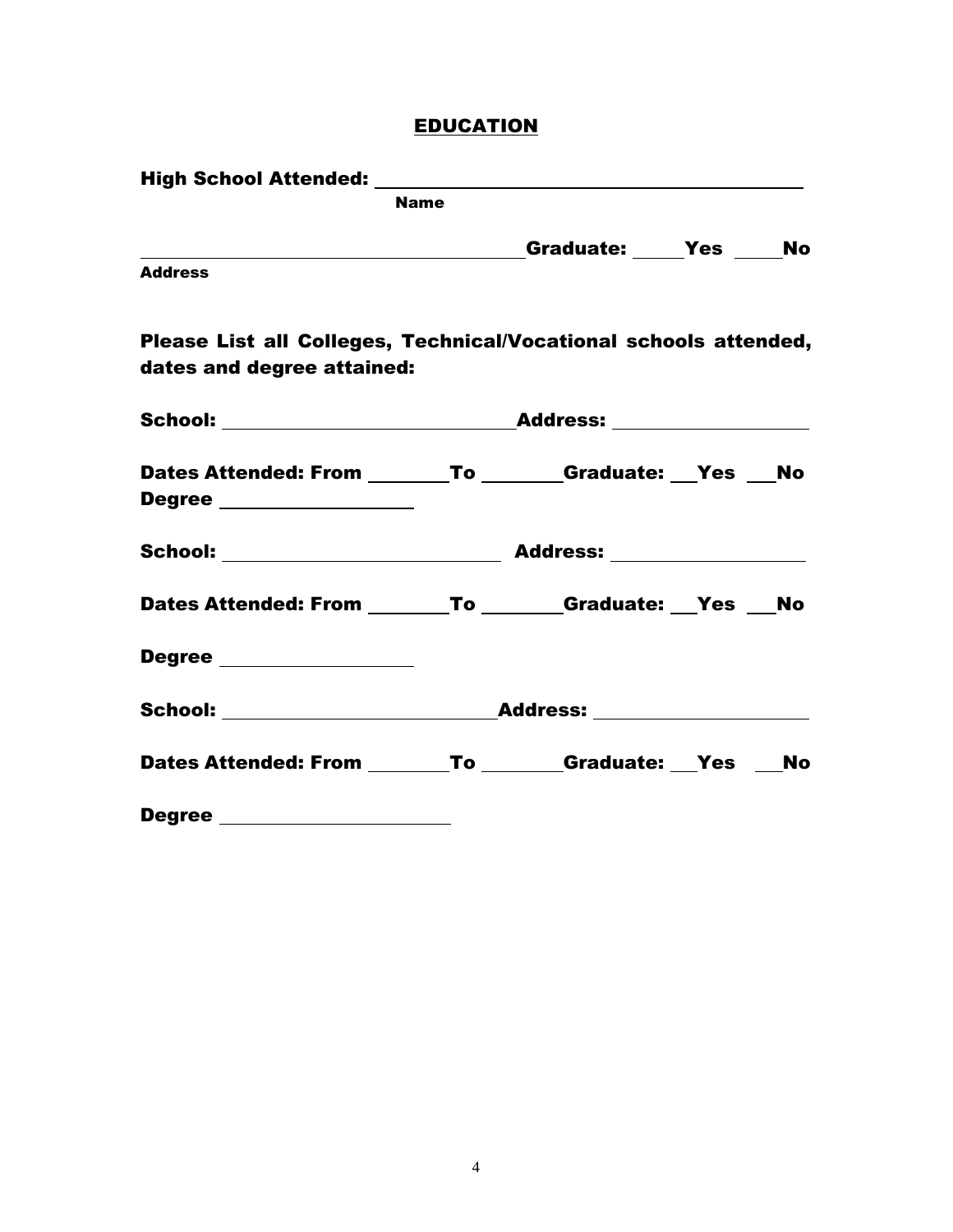## **EMPLOYMENT**

Show every employer you have had for the past 15 years, and all periods of unemployment. Use additional sheets of paper if necessary.

| Dates Employed: From________To _________Job Title: ___________                                                                                                                                                                      |  |
|-------------------------------------------------------------------------------------------------------------------------------------------------------------------------------------------------------------------------------------|--|
|                                                                                                                                                                                                                                     |  |
|                                                                                                                                                                                                                                     |  |
|                                                                                                                                                                                                                                     |  |
|                                                                                                                                                                                                                                     |  |
|                                                                                                                                                                                                                                     |  |
|                                                                                                                                                                                                                                     |  |
|                                                                                                                                                                                                                                     |  |
| Dates Employed: From________To _________Job Title: ___________                                                                                                                                                                      |  |
|                                                                                                                                                                                                                                     |  |
| ,我们也不会有什么。""我们的人,我们也不会有什么?""我们的人,我们也不会有什么?""我们的人,我们也不会有什么?""我们的人,我们也不会有什么?""我们的人<br><b>Supervisor Name:</b>                                                                                                                         |  |
| <b>Reason for Leaving:</b> the contract of the contract of the contract of the contract of the contract of the contract of the contract of the contract of the contract of the contract of the contract of the contract of the cont |  |
|                                                                                                                                                                                                                                     |  |
|                                                                                                                                                                                                                                     |  |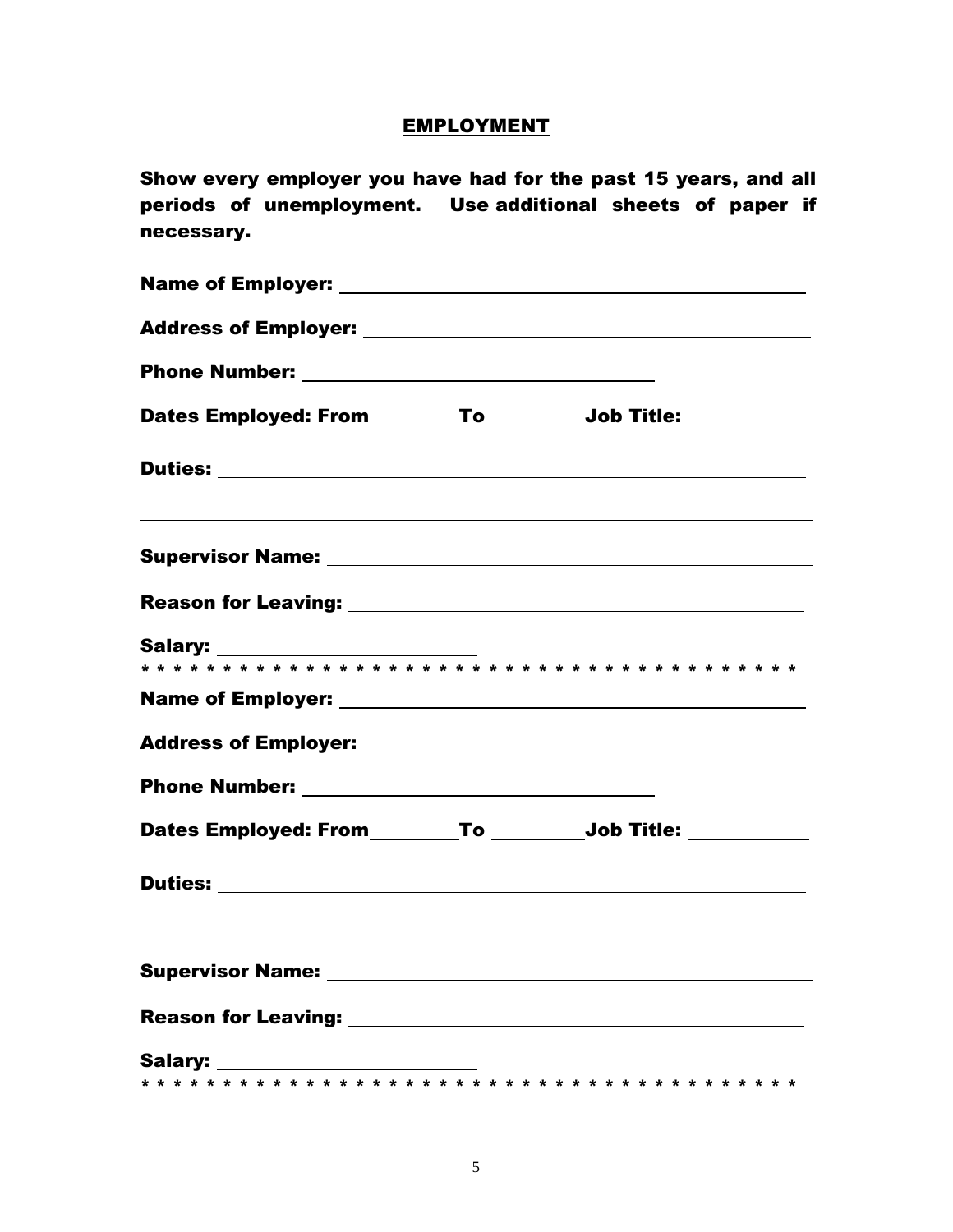| Dates Employed: From_________To _________Job Title: ___________                  |  |  |  |  |  |  |  |
|----------------------------------------------------------------------------------|--|--|--|--|--|--|--|
|                                                                                  |  |  |  |  |  |  |  |
| ,我们也不会有什么。""我们的人,我们也不会有什么?""我们的人,我们也不会有什么?""我们的人,我们也不会有什么?""我们的人,我们也不会有什么?""我们的人 |  |  |  |  |  |  |  |
|                                                                                  |  |  |  |  |  |  |  |
|                                                                                  |  |  |  |  |  |  |  |
|                                                                                  |  |  |  |  |  |  |  |
|                                                                                  |  |  |  |  |  |  |  |
|                                                                                  |  |  |  |  |  |  |  |
| Dates Employed: From________To _________Job Title: ___________                   |  |  |  |  |  |  |  |
|                                                                                  |  |  |  |  |  |  |  |
|                                                                                  |  |  |  |  |  |  |  |
|                                                                                  |  |  |  |  |  |  |  |
| Salary: ________________________                                                 |  |  |  |  |  |  |  |
|                                                                                  |  |  |  |  |  |  |  |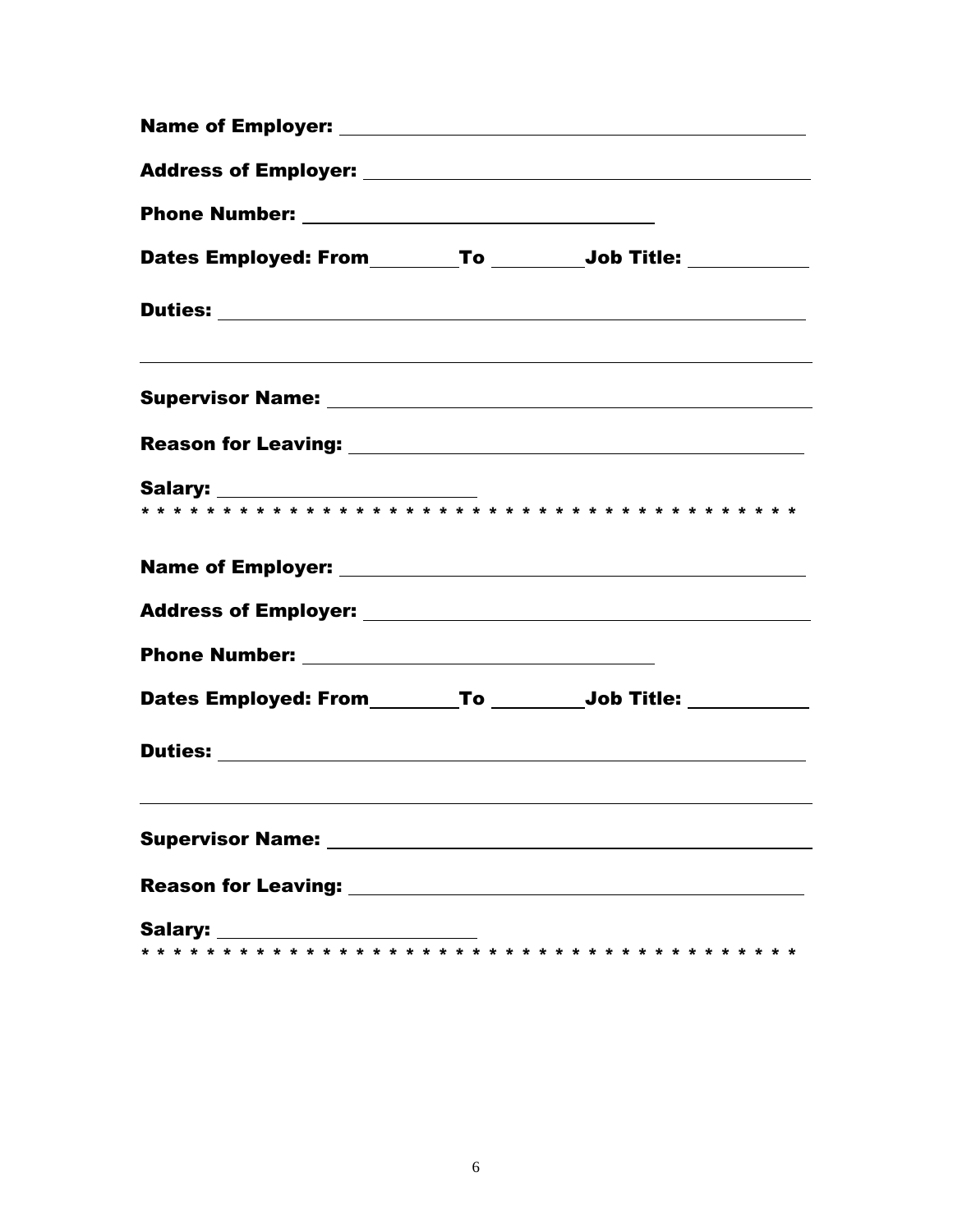| Have you ever been bonded?<br>please provide details below: | <b>Yes</b>  | No If "Yes"    |
|-------------------------------------------------------------|-------------|----------------|
| Reason you were bonded:                                     |             |                |
| By who were you bonded:                                     |             |                |
|                                                             | <b>Name</b> | <b>Address</b> |

# **RESIDENCY**

List all residences during the past 15 years, use additional sheet if necessary: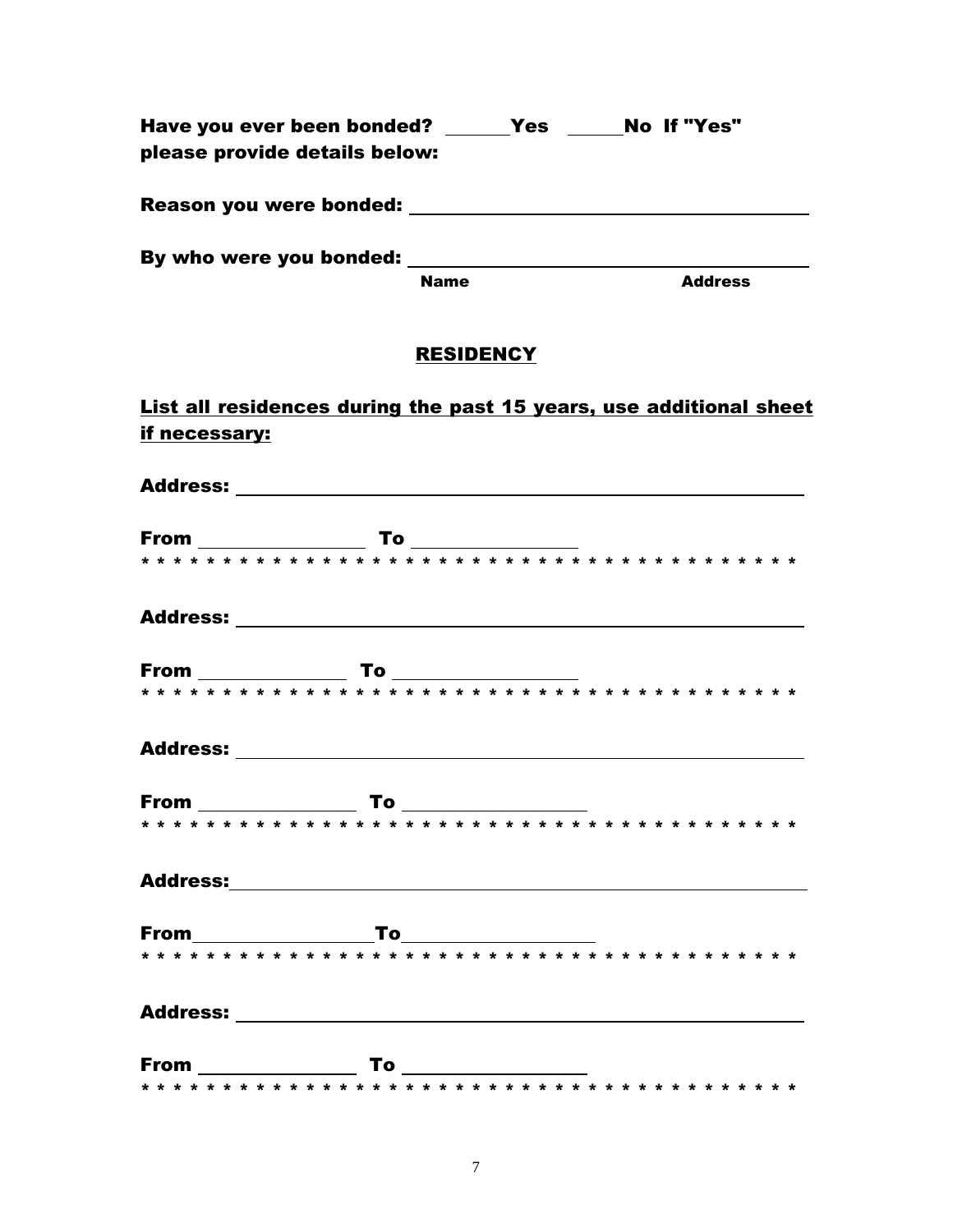Are you now or have you ever been a member of any foreign or domestic organization, association, movement, group or combination of persons which is totalitarian, fascist, communist, subversive, or which has adopted or shows a policy of advocating or approving the commission of acts of force or violence to deny other persons their rights under the Constitution of the United States or the State of Kansas or which seeks to alter the form of government of the United States or Kansas by unconstitutional means?

#### Yes No If "Yes" please explain below:

Do you have any knowledge or information, in addition to that specifically called for in the preceding questions, which is or which may be relevant, directly or indirectly, in connection with an investigation of your eligibility or fitness for the position which you are seeking; including, but not limited to, knowledge or information concerning your character, temperance, habits, employment, education, subversive activities, family, associations, criminal record, traffic violations, residence or otherwise?

Yes Mo If "Yes" please explain: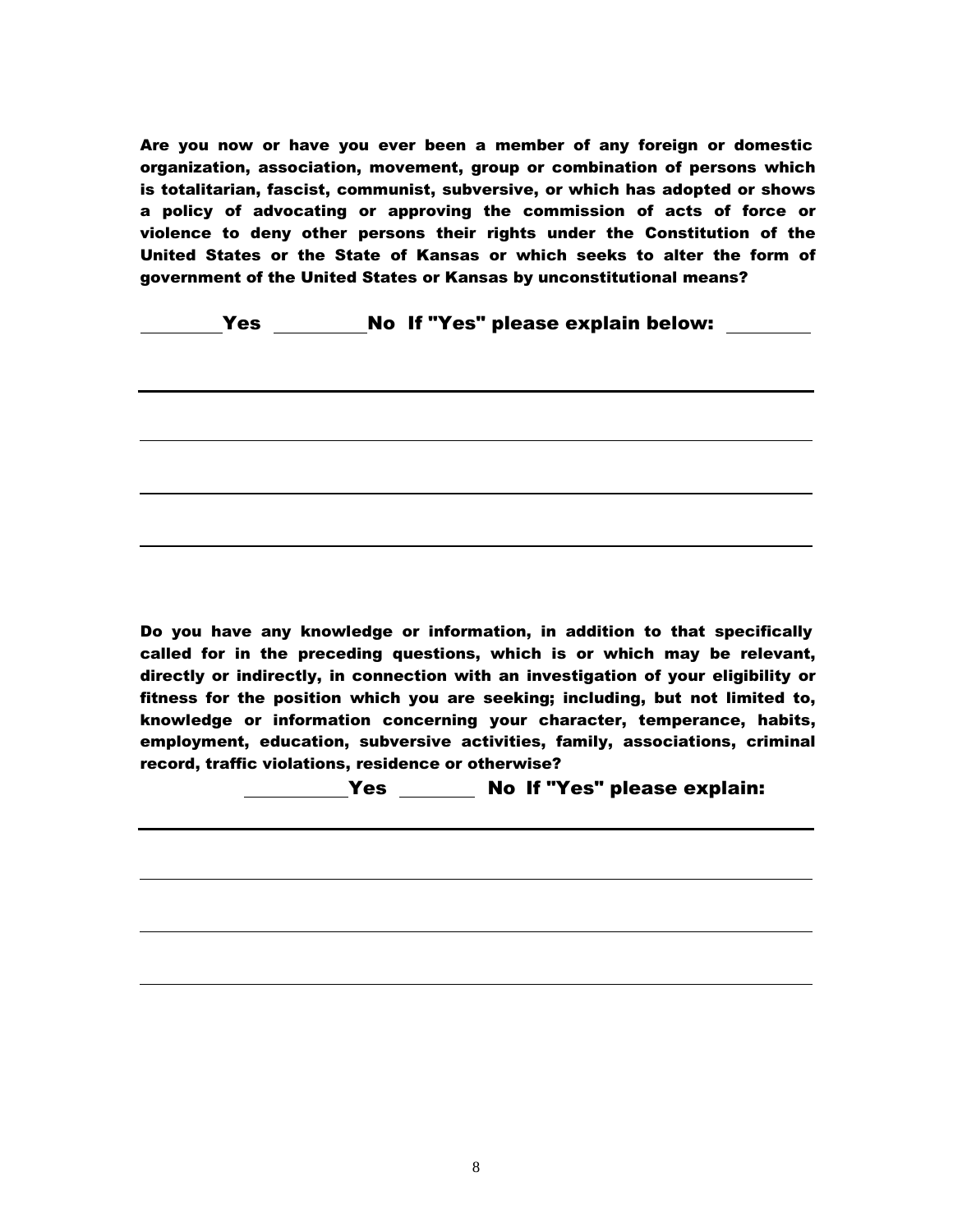# **ARRESTS, SUMMONSES, ETC**

# List all criminal actions in which you were a defendant:

| Date: Charge: 2000 |  |
|--------------------|--|
|                    |  |
|                    |  |
|                    |  |
| Date: Charge: 2000 |  |
|                    |  |
|                    |  |
|                    |  |
| Date: Charge: 2008 |  |
|                    |  |
|                    |  |
|                    |  |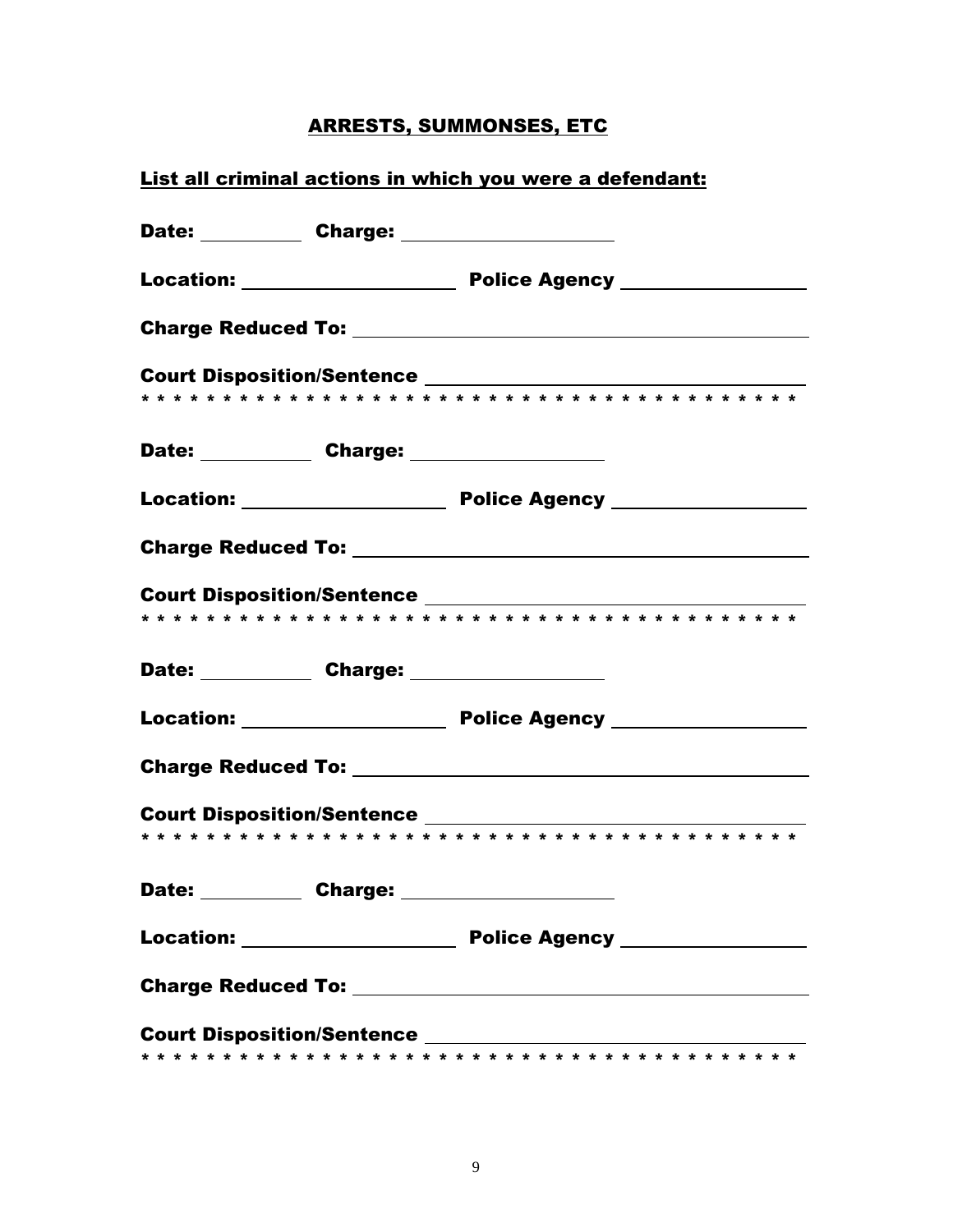| Date: <b>Location Location Letter Location Letter Letter Letter Letter Letter Letter Letter Letter Letter Letter Letter Letter Letter Letter Letter Letter Letter Letter Letter Le</b>                                           |
|----------------------------------------------------------------------------------------------------------------------------------------------------------------------------------------------------------------------------------|
|                                                                                                                                                                                                                                  |
|                                                                                                                                                                                                                                  |
|                                                                                                                                                                                                                                  |
| Date: <b>Location Location Letter Location Letter Letter Letter Letter Letter Letter Letter Letter</b>                                                                                                                           |
|                                                                                                                                                                                                                                  |
|                                                                                                                                                                                                                                  |
|                                                                                                                                                                                                                                  |
| Date: <b>Location</b> Location 2004                                                                                                                                                                                              |
|                                                                                                                                                                                                                                  |
|                                                                                                                                                                                                                                  |
| Date: Location <u>Location</u> Location <b>Date:</b> 2014                                                                                                                                                                        |
|                                                                                                                                                                                                                                  |
|                                                                                                                                                                                                                                  |
|                                                                                                                                                                                                                                  |
| Date: <b>Location</b> Location 2014                                                                                                                                                                                              |
| Action/Proceeding<br>expansion of the contract of the contract of the contract of the contract of the contract of the contract of the contract of the contract of the contract of the contract of the contract of the contract o |
|                                                                                                                                                                                                                                  |
|                                                                                                                                                                                                                                  |

#### List every civil action which has been brought against you: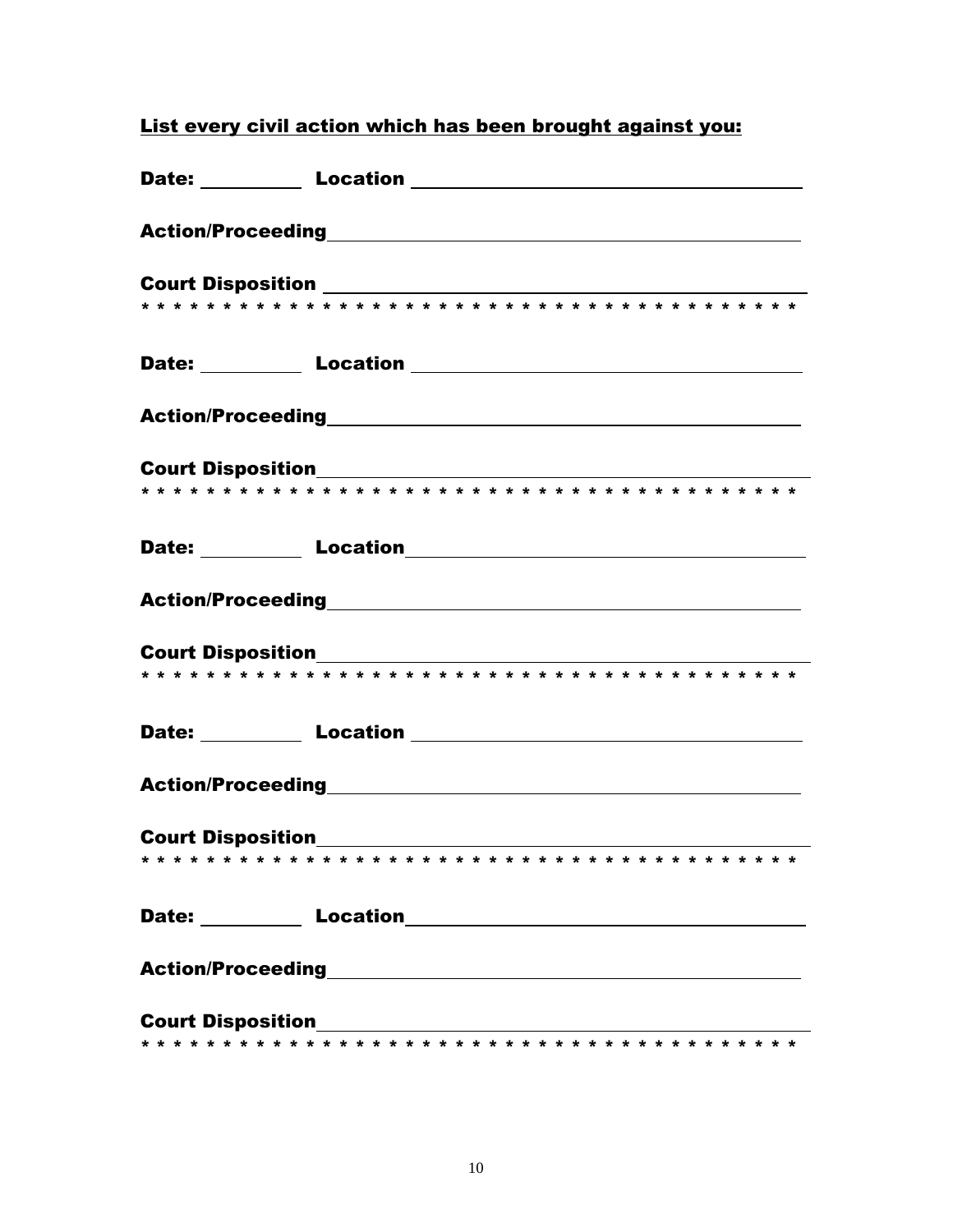# **DRIVING RECORD**

| List all moving violations received. |                                 |  |  |
|--------------------------------------|---------------------------------|--|--|
|                                      | City___________________________ |  |  |
|                                      |                                 |  |  |
|                                      |                                 |  |  |
|                                      |                                 |  |  |
|                                      | City___________________________ |  |  |
|                                      |                                 |  |  |
|                                      |                                 |  |  |
|                                      |                                 |  |  |
|                                      |                                 |  |  |
|                                      |                                 |  |  |
|                                      |                                 |  |  |
|                                      |                                 |  |  |
|                                      |                                 |  |  |
|                                      |                                 |  |  |
|                                      |                                 |  |  |
|                                      |                                 |  |  |
|                                      | City___________________________ |  |  |
|                                      |                                 |  |  |
|                                      |                                 |  |  |
|                                      |                                 |  |  |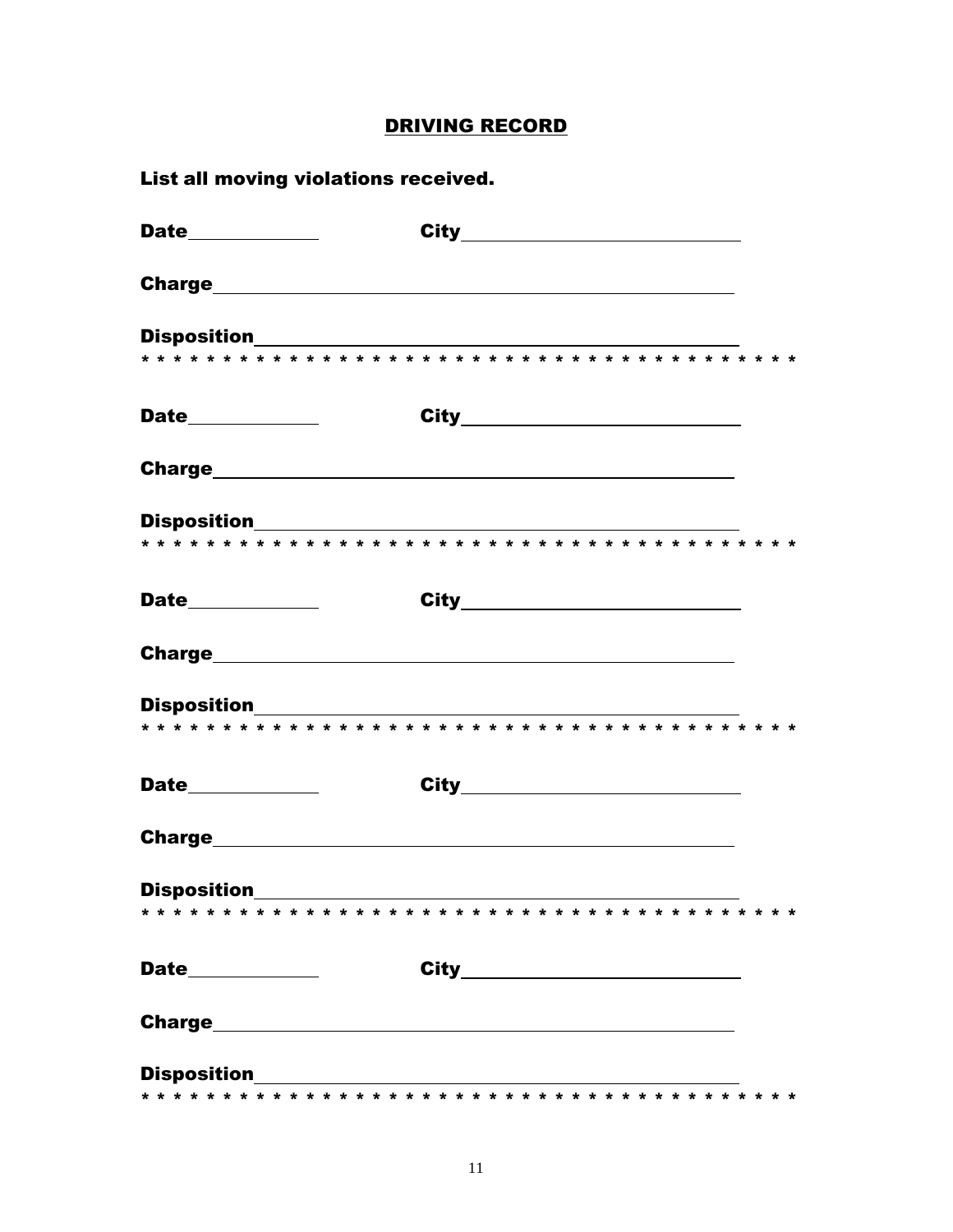| Did you ever possess an operator's or chauffeur's license in any<br>other State? |  |  |
|----------------------------------------------------------------------------------|--|--|
|                                                                                  |  |  |
|                                                                                  |  |  |
| Was your license ever suspended or revoked? _____Yes____No                       |  |  |
|                                                                                  |  |  |
| Would you take a polygraph for this position if asked?                           |  |  |
|                                                                                  |  |  |
|                                                                                  |  |  |